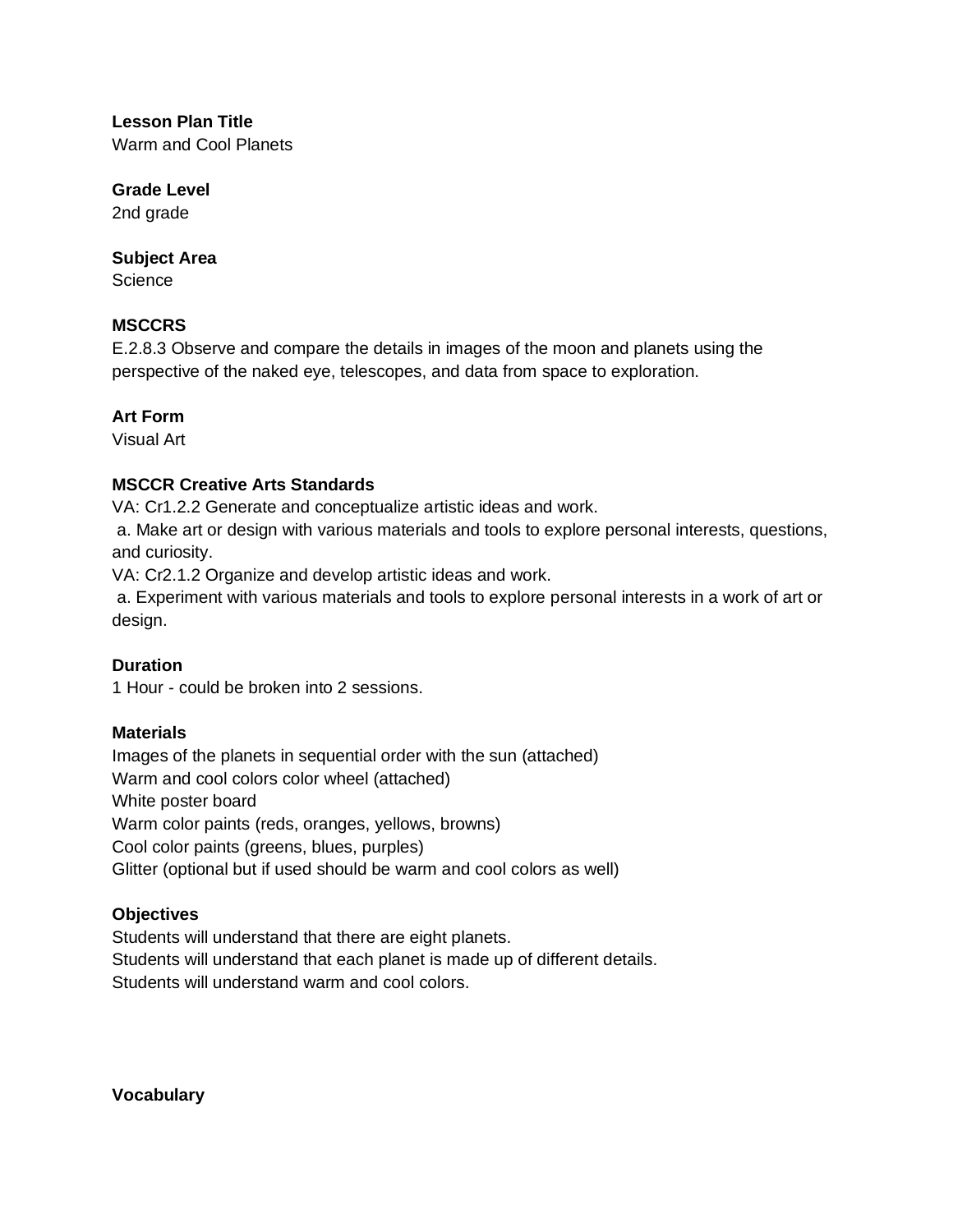Warm colors Cool colors **Planets** Solar system

#### **Lesson Description**

Introduce warm and cool colors to the students. Create an anchor chart with students to help to identify given colors as warm or cool colors.

Name a color out loud and have students identify it as a warm or cool color.

Introduce the solar system and the eight planets that make up the solar system. Show the students the picture of the planets in sequential order to the sun.

At this time have students break into small groups. Each small group should have a white poster board.

The small groups may each choose a different planet, or the teacher may assign a planet to each group.

The teacher and students will discuss how Mars is a warm-colored planet, and all of the details on Mars are warm colors as well. The teacher will explain that if Mars were her planet, all the paints she would use would be warm colors to recreate Mars. The teacher will remind students to make sense of their colors in perspective to warm and cool colors.

Each small group will work together to recreate their assigned or chosen planet using paint, paintbrushes, and glitter (optional).

Upon completion of the planets, students would present their planet to the class and identify the color of it as warm or cool.



#### **Recommended Resources**